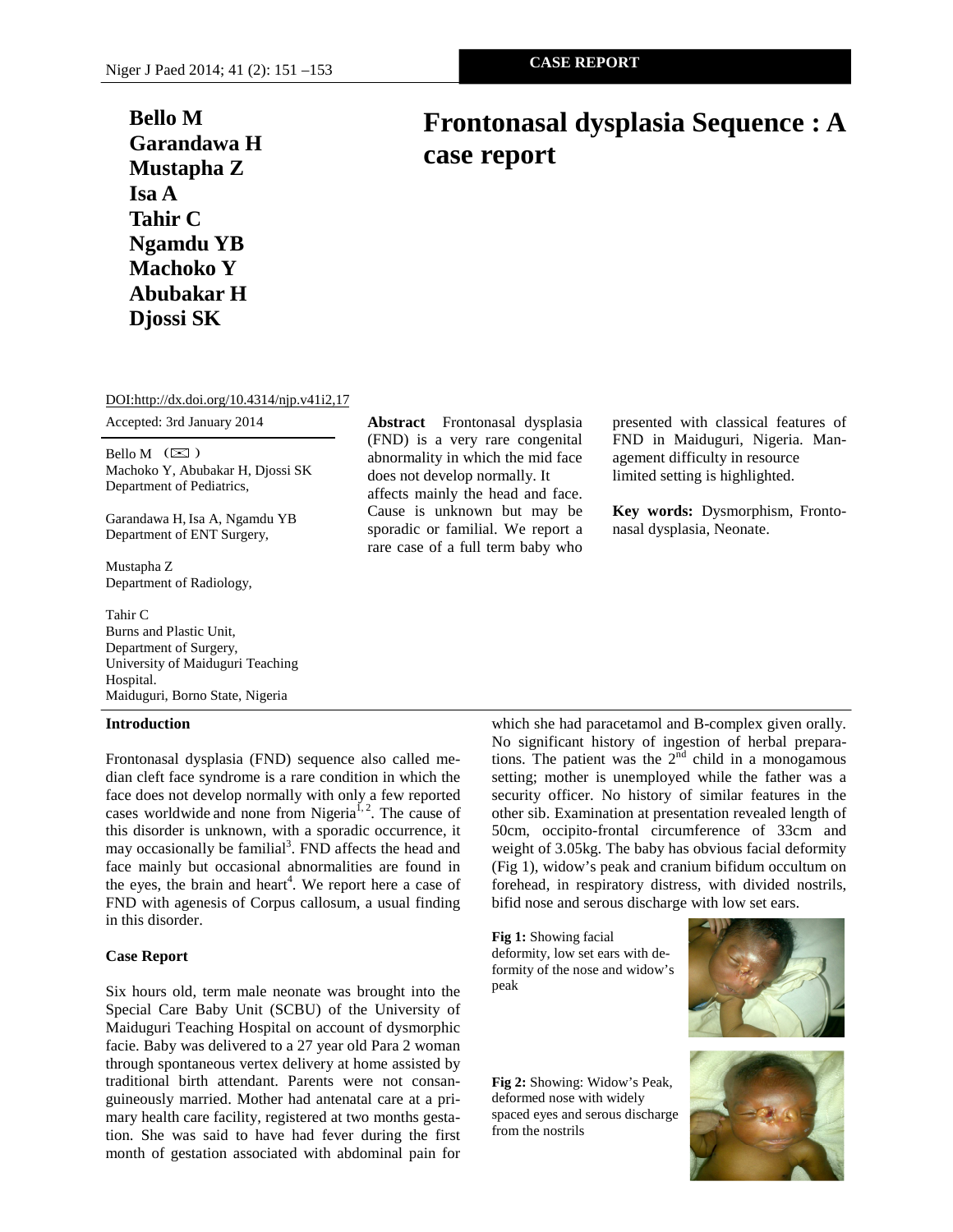Investigations done reveals: FBC –  $PCV = 50\%$ , WBC = 7.8 x 10 <sup>9</sup> /L, N=58%, L=34%, E=4%, M=4%, Blood Culture – No growth. CT-Scan: The 3D reformation shows absent nasal bones with hypoplasia and lack of midline fusion of the frontal bones which were deficient bilaterally. Corpus callosum agenesis is noted. The cerebral and cerebellar cortices are normal. The right anterior horn of the lateral ventricle appears slightly narrowed? Positional, the brain stem is normal; features are in keeping with medium cleft face syndrome (Fig. 3)

**Fig 3:** CT Brain – 3 D Reformated image showing sutural diastesis and defect in frontal bone



**Fig 4:** CT Brain – sagittal image showing agenesis of corpus callosum



**Fig 5:** CT Brain – Axial Image – showing absence of frontal horn of lateral ventricles



Baby had an oropharyngeal airway was put in place and nasogastric tube size 6 FR passed for feeding with expressed breastmilk. Problems encountered were: nasal cavity not patent posteriorly and respiratory difficulty on removal of oropharyngeal airway. Baby was planned for an initial posterior choanoraphy so as to enable nasal breathing without interfering with feeding and later cosmetic surgery, but baby's parents refused medical advice and took baby home against medical advice at the age of 18 days.

#### **Discussion**

DeMeyer first described the transitional gradations in severity of this presumed single primary localized defect in 33 cases and called this pattern of anomaly the median cleft face syndrome<sup>1</sup>. Sedano and colleaques subsequently extended these observations and recommended frontonasal dysplasia as a more appropriate designation for this defect.<sup>1</sup>

Frontonasal dysplasia (FND) is a rare developmental defect of craniofacial region where the midface does not develop normally<sup>1, 2, 4</sup>. The exact cause of FND is unknown. Anomalies can be explained by single malformation, though most cases are sporadic. It has also been suggested that a defect involving chromosomes 3q23,  $3q27$ ,  $7q21$  and  $11q21$  might play a role<sup>2</sup>,<sup>3</sup>. In our case, chromosomal studies were not done due to absence of facilities. The parents of an affected child can expect the risk to be  $25\%$  for the next child.<sup>5, 6</sup>

The embryogenic origin of FND is in the period prior to the  $28 - \text{mm}$  crown – rump length stages. During the  $3^{\text{rd}}$ week of gestation, two areas of thickened ectoderm, the olfactory areas appear immediately under the forebrain in the anterior wall of the stomodeum. By the up  $$ growth of the surrounding parts, these areas are converted into pits, the olfactory pits, which indent the frontonasal prominence and divide into a medial and two lateral nasal processes. Frontonasal dysplasia is due to deficient remodeling of the nasal capsule, which causes the future fronto-naso-ethmoidal complex to freeze in the fetal form<sup>3</sup>.

There may be few defects in the milder form of FND where as the severe defects affects the eyes (hypertelorism, lateral displacement), forehead (widow's peak, deficit in midline frontal bone – cranium bifidum occultum), and the nose – (variably affected from notched broad nasal tip to completely divided nostrils with hypoplasia to absence of the prolabium and premaxilla with a median cleft lip)<sup>7,8</sup> - as was the case in our patient. Our patient did not however have some features such as absence of prolabium and pre-maxilla and median cleft.

As neonates are nasal breathers, simultaneous sucking and breathing leads to respiratory distress<sup>9</sup>. This was the case in our patient at the time they presented to us. Oral airway and orogastric feeding was instituted temporarily, canalization of the nasal passage was planned for to allow breastfeeding and breathing with cosmetic surgery planned for a later time but parents refused and took baby home against medical advice as reported in other series<sup>9</sup>. Despite efforts at getting the hospital to waive charges off for admission and surgery, the parents decline staying in hospital for further medical management on grounds of father going on posting outside the country. Further follow-up was also not possible in this instance as both mother and baby travel out of Maiduguri to their home town immediately after discharge.

Individuals with FND tend to have normal lifespan with average intelligence. Affected individuals with severe form of the disorder may die shortly after birth if corrective surgery to establish normal feeding and breathing is not performed as soon as possible.